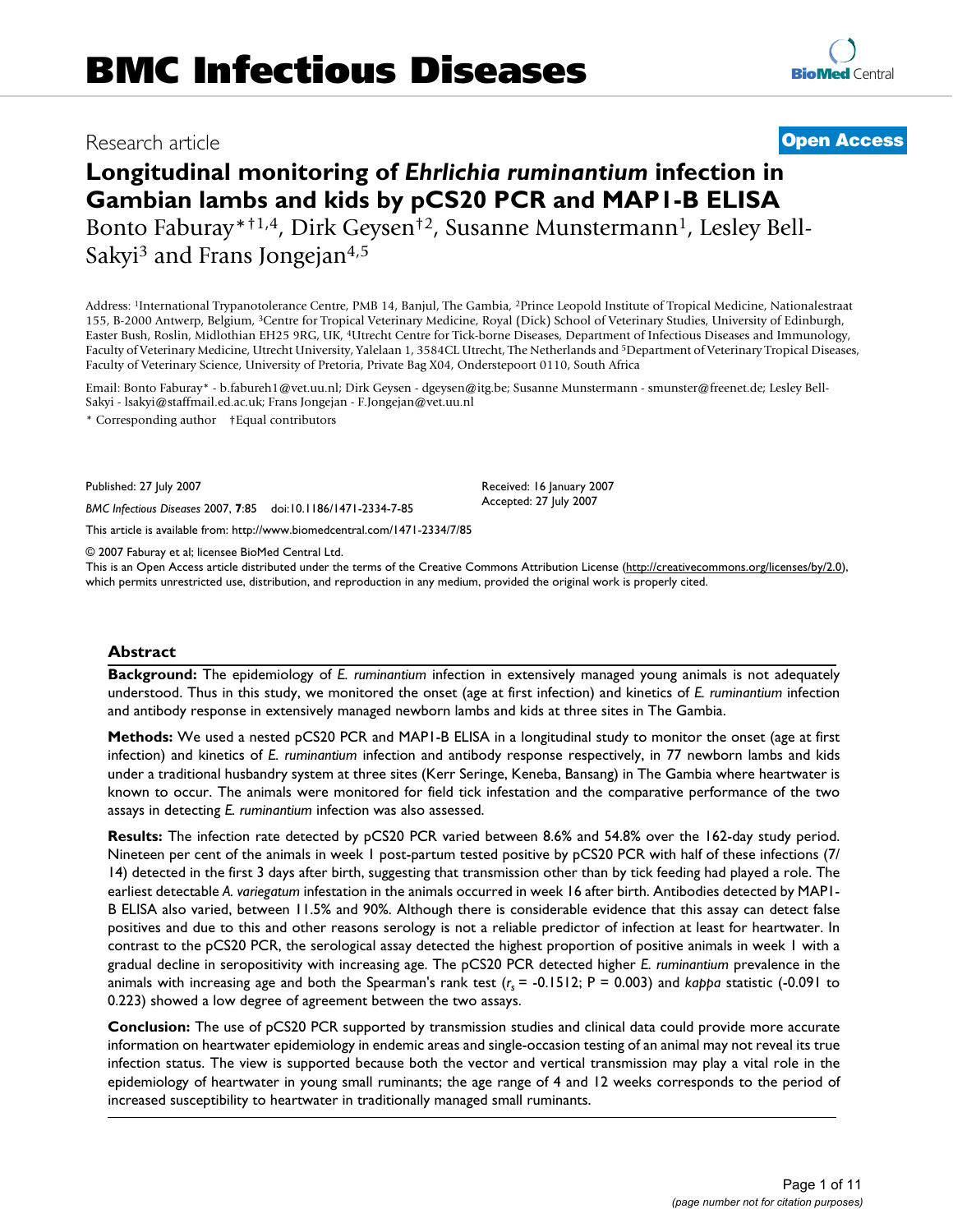# **Background**

Heartwater is an infectious disease of ruminants caused by a rickettsia, *Ehrlichia ruminantium*, and transmitted by ixodid ticks of the genus *Amblyomma*. The disease is endemic in sub-Saharan Africa and on some islands in the Caribbean.

The epidemiology of heartwater in young small ruminants is not adequately understood. In heartwaterendemic areas where extensive husbandry systems exist and tick control is absent or limited, the numbers of *Amblyomma* ticks are high and animals are subjected to almost continuous tick, and presumably *E. ruminantium* challenge [1]. Several researchers postulated that the existence of endemic stability for *E. ruminantium* and tickborne infections in general may be dependent on infection, by tick transmission, to the very young host during a period of reduced susceptibility to clinical disease [2-4]. It has been reported that newborn calves, lambs and kids possess an inverse age-related resistance to heartwater, which is independent of the immune status of the dam[5,6]; this resistance has been reported to be of short duration, lasting 9 days in lambs [7] and 2 weeks in kids [8]. However, the concept of endemic stability in relation to heartwater in extensively managed small ruminants in The Gambia (local dwarf sheep and goats) is not completely understood and may not be the same as in the case of indigenous cattle. Mortality due to heartwater has been reported frequently in the first two species; and a 12 month risk assessment in The Gambia showed that indigenous small ruminants (local dwarf sheep and dwarf goats) experienced a much lower *A. variegatum* tick attachment rate of 0.76 ticks/animal than N'Dama cattle (9.36 ticks/animal) (B. Faburay et al., unpublished data). Moreover, evidence has been provided of possible occurrence of vertical transmission of *E. ruminantium* in calves [9] and that initial transmission of heartwater to calves may not always be by the tick vector [10], findings which could also apply to small ruminants.

Diagnostic tests targeting pCS20 sequences have long been considered specific for *E. ruminantium* [11,12] and recent advances in molecular diagnostics resulted in the development of a specific and sensitive pCS20 polymerase chain reaction (PCR) assay for detection of all known strains of *E. ruminantium* in ticks [11,13]. Previous experiments showed that the pCS20 PCR could detect *E. ruminantium* carrier infections in animals [14]. Preliminary random testing of suspected carrier small ruminants in a heartwater-endemic area (Keneba) in The Gambia using a nested pCS20 PCR detected a 60% *(n* = 14) infection rate; moreover all samples collected from clinically sick goats maintained on-station at ITC (Kerr Seringe), and confirmed as heartwater cases post mortem, tested positive by the same assay (B. Faburay, unpublished data). In the past, serological tests for detection of antibodies to *E. ruminantium* suffered from poor specificity due to crossreactions with other ehrlichial agents [15-17]. Although the MAP1-B ELISA [17] has been reported to detect falsepositives in heartwater-free areas attributed to cross-reactions with closely related species [18,19], the assay has higher sensitivity compared to other serological tests to detect *E. ruminantium* antibodies in ovine and caprine sera [20,21]. This increased sensitivity is attributed to the comparatively longer persistence of MAP1 antibodies in these species [17,20]. In the present study, we monitored the onset (age at first infection) and kinetics of *E. ruminantium* infection and antibody response in extensively managed newborn lambs and kids at three sites in The Gambia where heartwater is known to occur [22] using pCS20 PCR, and also compared the performance of the pCS20 PCR and indirect MAP1-B ELISA in detecting heartwater infection in small ruminants.

# **Methods**

#### *Study sites*

Seventy-seven small ruminants (local dwarf sheep and dwarf goats) were monitored from birth for up to 162 days at three sites in The Gambia: Kerr Seringe (13°43' N, 16°72' W), Keneba (13°20' N, 16°01' W) and Bansang (13°27' W, 14°40' N). The animals at Kerr Seringe and Keneba belonged to the International Trypanotolerance Centre (ITC), whereas those in Bansang were animals of local smallholders. A recent serological study showed presence of MAP1-B specific antibodies at all three sites [22]. In the presence of *A. variegatum* ticks in these areas [23], we presume that these antibodies are due to exposure to *E. ruminantium*. Kerr Seringe is located in the western part of The Gambia on the coast, whereas Keneba is about 150 km east of Kerr Seringe. Bansang is located 150 km further east from Keneba. Monitoring of death in extensively managed small ruminants in Kerr Seringe from 1996 to 1999 showed that 17.9% of deaths in local dwarf sheep and 12.5% in local dwarf goats were associated with heartwater; and in Keneba these figures were 36% and 25% for sheep and goats respectively [24]. Although cases of mortality due to hearwater have been observed in sheep and goats in Bansang area, records of these deaths were not kept. *E. ruminantium* tick infection rates at these sites have been described previously [23].

#### *Animals and husbandry system*

The study animals comprised 29 lambs at Kerr Seringe, 21 kids and 13 lambs at Keneba and 10 kids and 4 lambs at Bansang. All newborn animals and their dams were maintained under a traditional husbandry system without acaricide treatment, except for the dams at Kerr Seringe, which had received regular monthly acaricide treatment for about 10 months before the start of this study. Acaricide treatment of all animals was discontinued during the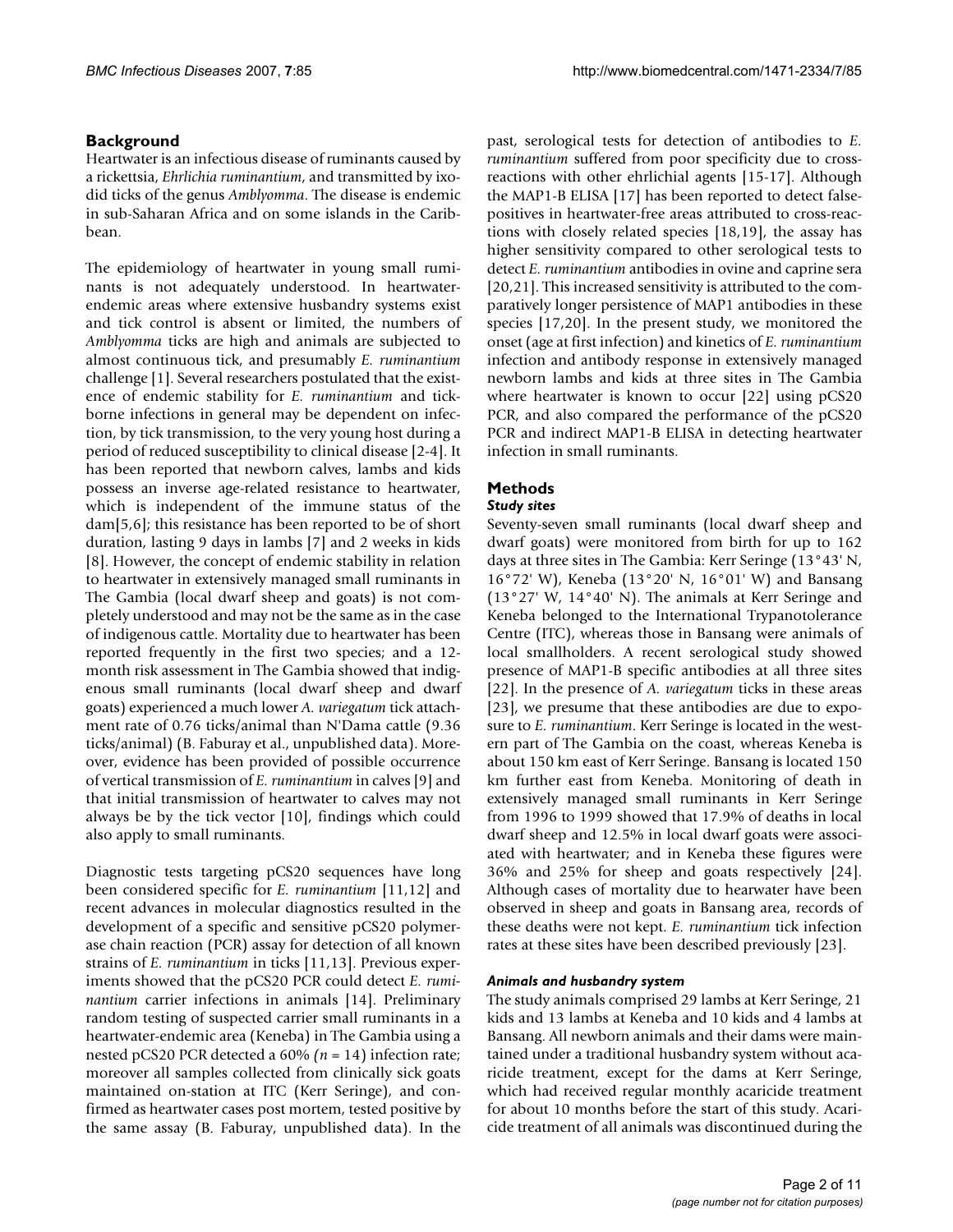study period. All newborn lambs and kids, together with their dams, were maintained under the traditional husbandry system [25] without acaricide treatment. Under this system, animals were allowed to wander freely around the homestead for feed and food residues and/or graze in the bush during the day. Newborn kids and lambs were mostly tethered until they reached the age of 2 to 3 weeks of age to gain strength to graze with their dams in the bush. At night, depending on the site, the animals were usually penned in sheds or barns.

#### *Sampling and vector dynamics*

Sampling and monitoring started in mid-February 2002, following the peak incidence of *A. variegatum* nymph attachment [26], and ended in mid-July 2002, the beginning of peak abundance of the adult instars. At the study sites, peak activity of *Amblyomma* nymphs occurs from November to January, which is followed by rapid decline or virtual disappearance of the tick population (both nymphs and adults) until May/June when adult ticks start to appear on animals [27], most frequently on cattle. Whole blood was collected with and without anticoagulant (EDTA) from each newborn animal on the day of birth or at the latest within 3–10 days of birth, and thereafter weekly and fortnightly for testing by pCS20 PCR and MAP1-B ELISA respectively. All newborn animals (0–10 days of age) were examined for ticks at the time of first sampling. Thereafter, selected animals (5 kids and 5 lambs at Keneba, 5 lambs at Kerr Seringe and all 16 neonates at Bansang) were examined weekly for tick infestation by examining the whole body. Post mortem examinations were carried out on all animals that died; and Giemsa-stained brain smears were examined for the presence of *E. ruminantium* inclusions in brain capillary endothelial cells [28]. The pCS20 PCR is the method of choice for detection of *E. ruminantium* [29] and analysis by nested pCS20 PCR assay as described below was carried out on the brains of animals, which showed hyperthermia and suspicious clinical symptoms characteristic of heartwater prior to death but were negative microscopically.

# *DNA extraction*

Blood with EDTA was introduced into plain glass capillary tubes and centrifuged for 5 minutes at 14 000 × *g* to separate the buffycoat using Hawksley® HaematoSpin 1400. The tubes were broken and the buffycoats were applied to Whatman® filter paper #3 or #4 and allowed to dry at room temperature. DNA was extracted by the Modified Plowe extraction method [30]. DNA from brain tissues of dead animals was extracted using the protocol for purification of total DNA from animal tissues in DNeasy® Blood and Tissue Handbook (QIAGEN, Hilden Germany).

# *pCS20 PCR analysis*

Previous experiments already showed the specificity of the pCS20 PCR assay for *E. ruminantium* using AB128 and AB129 primers [12,13]. A nested PCR was carried out as described previously [23]. Briefly, AB128 and AB129 primers [13] were used as internal primers. AB129 was also used as the external reverse primer, while ITM130 (5' TCAATTGCTTAATGAAGCACTAACTCAC 3') was used as the new external forward primer. PCR amplification was carried out in a 25  $\mu$ l volume comprising 5  $\mu$ l DNA sample, 50 mM KCl, 10 mM Tris-HCl (pH 8.3), 1.65 mM  $MgCl<sub>2</sub>$ , 400 pmol of each of the deoxynucleoside triphosphates, dATP, dCTP, dGTP and dTTP, 0.4 U of Taq polymerase, 40 pmol of each primer. After a denaturing step of DNA at 94°C for 3 min, the first round of amplification was carried out using the following conditions: 39 cycles of 30 sec denaturation at 94°C, 45 sec annealing at 62°C and 1 min elongation at 72°C and a final extension of 10 min at 72°C. Aliquots of 0.5 µl of PCR product from the first round amplification were transferred as template to a second round of PCR at 84°C (hot start principle). The second round consisted of 25 cycles of the same PCR conditions as in the first round except for the annealing temperature, which was set at 58°C. In each PCR run, positive and negative controls were included. Positive controls were derived from *E. ruminantium* (Senegal isolate) DNA obtained from cell culture-derived organisms and negative controls were reagent blank samples without DNA. The PCR amplified a 279 bp fragment of open reading frame 2 of the 1,306-bp pCS20 sequence. Amplicons were separated by 1.5% agarose gel electrophoresis, stained with ethidium bromide, and visualized under ultraviolet light.

# *Indirect MAP1-B ELISA*

Serum was separated by centrifugation from the blood samples collected without anticoagulant, and stored at - 20°C until required. The *E. ruminantium* MAP1-B ELISA was carried out as described previously [17,31]. The assay has been shown to have high sensitivity for detection of *E. ruminantium* antibodies [32] particularly in small ruminants [18,20,31,33] with a specificity of 98.9% and 99.4% for caprine and ovine sera respectively [17,34]. Each serum sample was tested in duplicate. For sheep, each test included duplicate positive control sera obtained from a heartwater-naïve sheep of the Tesselaar breed experimentally infected with the Senegal isolate of *E. ruminantium* [35] at the Faculty of Veterinary Medicine, Utrecht, The Netherlands. Duplicate negative control sera were obtained from the same sheep prior to infection. Similar controls were obtained from a Saanen goat and included in duplicate for testing goat sera. Species-specific second step IgG antibodies conjugated with horseradish peroxidase (Nordic Immunology, Tilburg – The Netherlands) were used. Optical densities of the ELISA tests were meas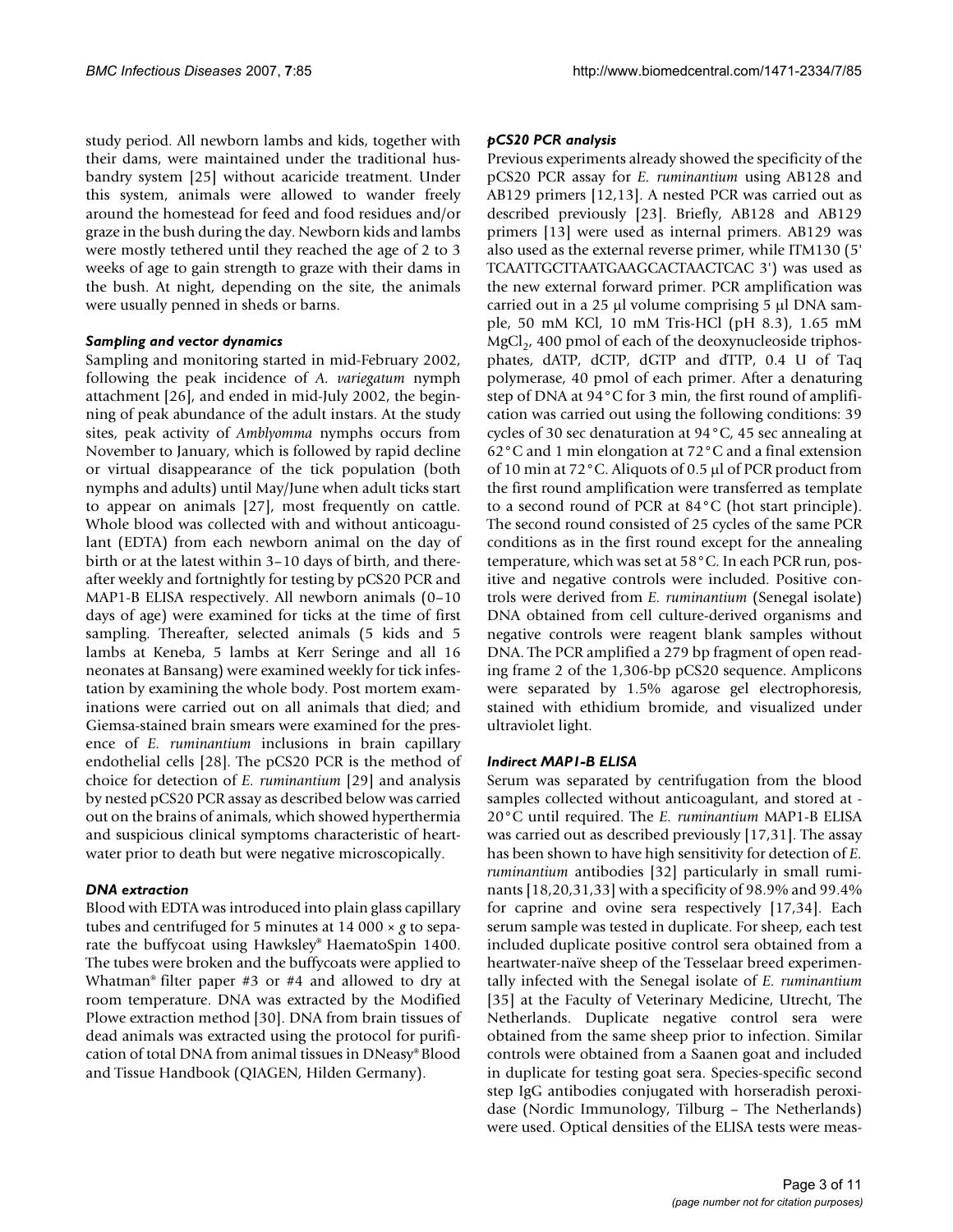ured using a Titertek Multiskan® ELISA reader (Titertek, Flow Laboratories Inc.) at 405 nm wavelength. For each plate, the cut-off value was calculated as two times the percentage positivity of the negative control serum relative to the positive control serum [14,17].

#### *Statistical analysis*

For analysis of data, the PCR and ELISA test results of the sample animals were grouped according to age: 0 – 10 days, 11 – 21 days, 22 – 49 days, 50 – 77 days, 78 – 98 days, 99 – 126 days, and 127 – 162 days. Correlation analysis was carried out using Spearman's rank correlation coefficient (*rs* ) of Stata® statistical programme to assess the overall level of association between the pCS20 PCR and the MAP1-B ELISA in monitoring the kinetics of *E. ruminantium* infection in lambs and kids. Proportion of animals positive for *E. ruminantium* infection determined by both assays was deduced using the same statistical programme. Agreement between the two assays in detection of *E. ruminantium* infection in animals of the various age categories was assessed by method of determining the *kappa* statistic:

$$
kappa = (OP - EP)/(1 - EP),
$$

where  $OP = (a + d)/n$ ; the observed proportion agreement between the two tests

$$
n = (a + b + c + d)
$$

*EP* =  $\left[\frac{\{(a + b)/n\}}{2} \times \frac{\{(a + c)/n\}}{2} + \frac{\{(c + d)/n\}}{2} \times \frac{\{(b + d)/n\}}{2} \right]$ *n*}]; the expected proportion of agreement by chance

*Kappa* ranges from 1 (complete agreement) to 0 (agreement is equal to that expected by chance), whereas negative values indicate agreement less than is expected by chance. Benchmarks for interpreting *kappa* values were defined according to Everitt [36]:

>0.81: almost perfect agreement; 0.61 – 0.80: substantial agreement; 0.41 – 0.61:moderate agreement; 0.21 – 0.40: fair agreement; 0 – 0.20: slight agreement; 0: poor agreement

The method of Kaplan-Meier survival estimate was used for survival analysis.

# **Results**

#### *Tick counts*

Results of total tick counts carried out weekly on animals at each of the three sample sites are shown in Table 1. The highest level of *A. variegatum* infestation was recorded in animals at Keneba, with a total of 40 ticks, consisting of 2 nymphs and 38 adult ticks, detected throughout the observation period. Lower levels of *A. variegatum* infestation were recorded at Kerr Seringe and Bansang, with 1 nymph and 2 female *A. variegatum* ticks detected respectively. Amongst the young lambs and kids that died of heartwater, *A. variegatum* ticks were recorded on 1 animal (#1317) at Kerr Keringe and 3 animals, #4333, #4338 and #4340, at Keneba (Table 2 and 3). Generally, tick infestations occurred at the end of the observation period in the early rainy season (mid-June and July); and infestation was first detected on animals at week 16 after birth.

#### *pCS20 PCR and indirect MAP1-B ELISA*

The pCS20 PCR assay detected *E. ruminantium* DNA in 57 out of the 77 animals at least once during the study period. Fifteen animals (excluding those that died), 9 in Kerr Seringe, 3 in Keneba and 3 in Bansang, remained negative by this test throughout the study (Table 2, 3 and 4). Data for a number of animals at different age levels were unavailable. Batches of some buffycoat extracts on filter paper (for DNA) stored in the freezer were soaked with water due to a freezer failure rendering some samples unsuitable for further analysis; the batch of samples of level 6 in Kerr Seringe was particularly affected (Table 2). Absence of serological data for some animals at different

**Table 1: Weekly** *A. variegatum* **tick counts on lambs and kids examined at the three sample sites in The Gambia**

| Week of<br>observation | Total no. of A. variegatum ticks counted on ani-<br>mals at |         |                                                        |  |  |  |  |  |
|------------------------|-------------------------------------------------------------|---------|--------------------------------------------------------|--|--|--|--|--|
|                        | <b>Kerr Seringe</b><br>(5 lambs)                            | Keneba  | <b>Bansang</b><br>(5 lambs, 5 kids) (5 lambs, 11 kids) |  |  |  |  |  |
| I                      | 0                                                           | 0       | 0                                                      |  |  |  |  |  |
| $\overline{2}$         | 0                                                           | 0       | 0                                                      |  |  |  |  |  |
| 3                      | 0                                                           | 0       | 0                                                      |  |  |  |  |  |
| 4                      | 0                                                           | 0       | 0                                                      |  |  |  |  |  |
| 5                      | 0                                                           | 0       | 0                                                      |  |  |  |  |  |
| 6                      | 0                                                           | 0       | 0                                                      |  |  |  |  |  |
| 7                      | 0                                                           | 0       | 0                                                      |  |  |  |  |  |
| 8                      | 0                                                           | 0       | 0                                                      |  |  |  |  |  |
| 9                      | 0                                                           | 0       | 0                                                      |  |  |  |  |  |
| 10                     | 0                                                           | 0       | 0                                                      |  |  |  |  |  |
| П                      | 0                                                           | 0       | 0                                                      |  |  |  |  |  |
| 12                     | 0                                                           | 0       | 0                                                      |  |  |  |  |  |
| 13                     | 0                                                           | 0       | 0                                                      |  |  |  |  |  |
| 4                      | 0                                                           | 0       | 0                                                      |  |  |  |  |  |
| 15                     | 0                                                           | 0       | 0                                                      |  |  |  |  |  |
| 16                     | 0*                                                          | IN, IM  | 0                                                      |  |  |  |  |  |
| 17                     | 0                                                           | 0       | 0                                                      |  |  |  |  |  |
| 18                     | IN                                                          | 7M, 4F  | $2F**$                                                 |  |  |  |  |  |
| 19                     | 0                                                           | 4M      | 0                                                      |  |  |  |  |  |
| 20                     | 0                                                           | 14M, 4F | 0                                                      |  |  |  |  |  |
| 21                     | 0                                                           | 0       | 0                                                      |  |  |  |  |  |
| 22                     | 0                                                           | 0       | 0                                                      |  |  |  |  |  |
| 23                     | 0                                                           | IM, IF  | 0                                                      |  |  |  |  |  |

\* 2 *Hyalomma* sp. adults and 1 *Rhipicephalus* sp. adult also recorded

\*\* 1 *Hyalomma* sp. adult also recorded

 $Key: N =$  nymph,  $M =$  adult male,  $F =$  adult female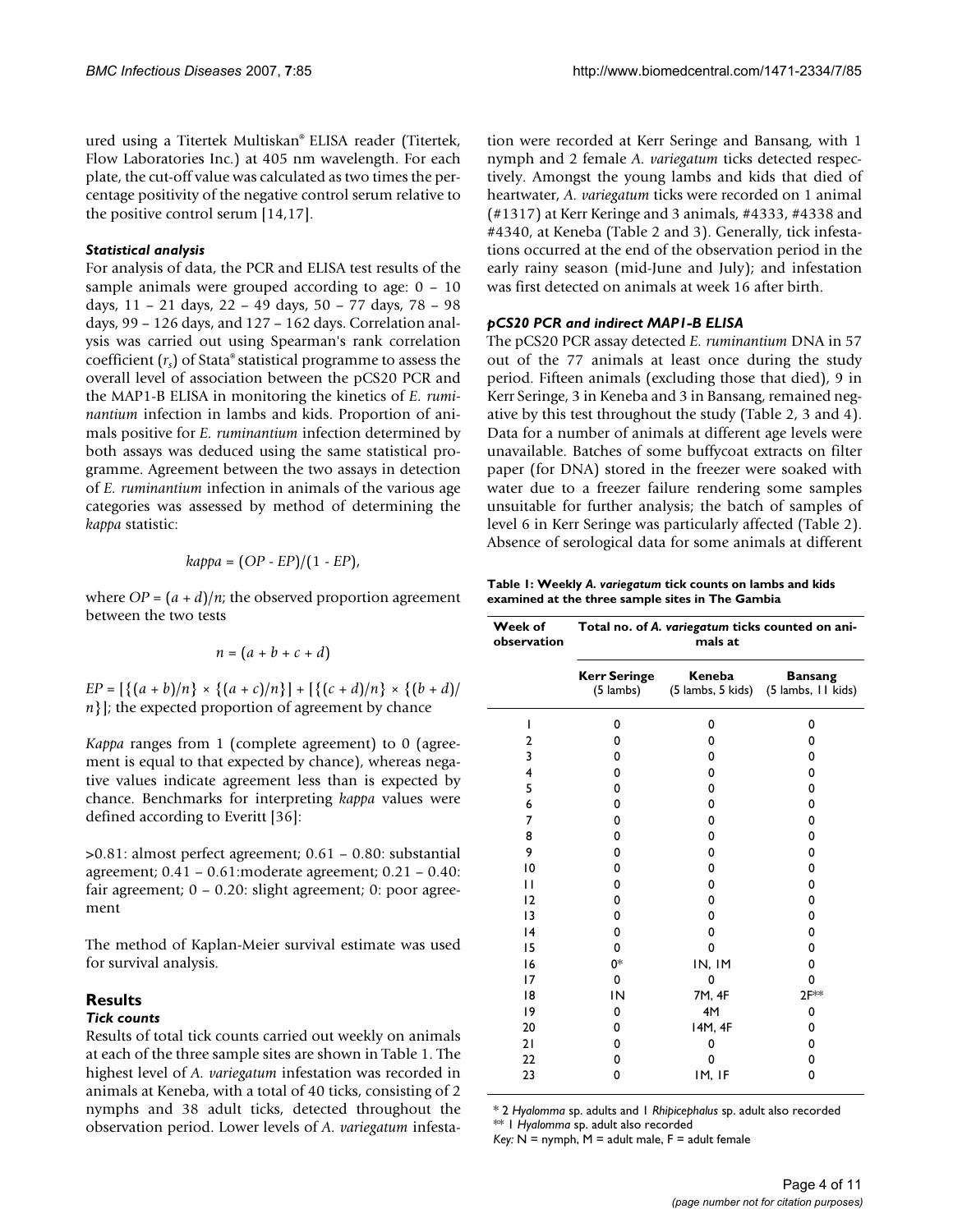| <b>Animal No.</b> | 'Sp. |    |           |              |                | <sup>2</sup> Period DNA detected (PCR) |                |                          |                         | Period antibodies detected (MAPI-B) |              |           |           |           |                | <b>Status</b>                        | 5AV            |  |
|-------------------|------|----|-----------|--------------|----------------|----------------------------------------|----------------|--------------------------|-------------------------|-------------------------------------|--------------|-----------|-----------|-----------|----------------|--------------------------------------|----------------|--|
|                   |      |    | I         | $\mathbf{2}$ | 3              | 4                                      | 5              | 6                        | $\overline{\mathbf{z}}$ | ı                                   | $\mathbf{2}$ | 3         | 4         | 5         | 6              | $\overline{\mathbf{z}}$              | Survived       |  |
| 1301              |      |    |           |              |                | +                                      | nd             | +                        | +                       | +                                   | $\ddot{}$    |           |           |           |                | Survived                             | $\mathbf 0$    |  |
| 1302              |      |    |           |              |                | $\ddot{}$                              | nd             | +                        | $\ddot{}$               | +                                   | $\ddot{}$    |           |           |           |                | Survived                             |                |  |
| 1303              |      |    |           | $\ddot{}$    |                | $\ddot{}$                              | nd             |                          | $\ddot{}$               | +                                   | $\ddot{}$    |           |           |           |                | Survived                             | 0              |  |
| 1304              |      |    |           |              |                | $\overline{\phantom{a}}$               | nd             |                          | +                       | +                                   |              |           |           |           |                | Survived                             |                |  |
| 1305              |      |    |           | +            | +              | $\overline{\phantom{a}}$               | nd             | +                        | +                       | +                                   | +            |           |           |           |                | Survived                             |                |  |
| 1308              |      |    |           |              | +              | +                                      | nd             |                          | $\ddot{}$               | $\ddot{}$                           | +            | +         |           |           | $\blacksquare$ | Survived                             |                |  |
| 1309              |      |    |           | $\ddot{}$    | $\ddot{}$      | $\ddot{}$                              | nd             |                          | $\ddot{}$               | +                                   | +            |           |           |           | $\overline{a}$ | Survived                             |                |  |
| 1311              |      |    |           | $\ddot{}$    |                | $\blacksquare$                         | nd             |                          | $\ddot{}$               | <sup>+</sup>                        | $\ddot{}$    | $\ddot{}$ | $\ddot{}$ | $\ddot{}$ | $\ddot{}$      | Survived                             |                |  |
| $1312$            |      |    |           |              |                | $\overline{\phantom{a}}$               | nd             |                          | $\ddot{}$               | +                                   | $\ddot{}$    | +         |           |           |                | Survived                             |                |  |
| 1313              |      |    |           | +            |                | $\ddot{}$                              | nd             |                          | $\ddot{}$               | +                                   | +            |           |           |           |                | Survived                             |                |  |
| $1314$            |      |    |           |              |                | $\blacksquare$                         | nd             |                          | $\ddot{}$               | $\blacksquare$                      |              |           |           |           | L              | Survived                             | 0              |  |
| 1315              |      |    | ÷         |              |                | $\blacksquare$                         | nd             | $\blacksquare$           | +                       | nd                                  | $\ddot{}$    | +         |           |           | ÷,             | Survived                             |                |  |
| 1316              |      |    |           |              |                | ٠                                      | nd             | +                        | $\ddot{}$               | ٠                                   |              |           |           |           |                | Survived                             |                |  |
| 1318              |      |    |           |              | nd             | $\ddot{}$                              | nd             | +                        | +                       | +                                   | +            |           |           |           | ٠              | Survived                             |                |  |
| 1319              |      |    |           |              | $\blacksquare$ | $\overline{\phantom{a}}$               | nd             | $\overline{\phantom{a}}$ | $\ddot{}$               | +                                   | $\ddot{}$    | $\ddot{}$ |           |           |                | Survived                             | 0              |  |
| 1320              |      |    |           | $\ddot{}$    | $\ddot{}$      | +                                      | nd             | +                        | $\ddot{}$               | nd                                  | +            | +         |           |           | $\blacksquare$ | Survived                             |                |  |
| 1322              |      |    |           |              | nd             | +                                      | nd             |                          | $\ddot{}$               | +                                   | +            | +         |           |           | ÷,             | Survived                             |                |  |
| 1323              |      |    |           |              | nd             | $\ddot{}$                              | nd             |                          | $\ddot{}$               | +                                   | $\ddot{}$    | $\ddot{}$ | $\ddot{}$ | $\ddot{}$ |                | Survived                             |                |  |
| 1325              |      |    |           |              | nd             | ÷,                                     | nd             |                          |                         |                                     |              |           |           |           |                | Survived                             |                |  |
| 1327              |      |    |           |              |                | $\blacksquare$                         | nd             |                          | $\ddot{}$               | +                                   | +            | +         |           |           |                | Survived                             |                |  |
| 1328              |      |    |           |              | nd             | $\blacksquare$                         | nd             | +                        | $\ddot{}$               | $\ddot{}$                           | $\ddot{}$    | $\ddot{}$ |           |           | ÷,             | Survived                             |                |  |
| 1329              |      |    |           |              | nd             | $\blacksquare$                         | nd             | $\overline{\phantom{a}}$ | $\blacksquare$          |                                     |              | +         |           |           | ÷,             | Survived                             |                |  |
| 1330              |      |    |           |              |                | nd                                     | $\blacksquare$ | nd                       | $\ddot{}$               | +                                   | +            | +         |           |           | $\blacksquare$ | Survived                             |                |  |
| 1331              |      |    |           |              |                | nd                                     | $\blacksquare$ | nd                       | $\ddot{}$               | +                                   | $\ddot{}$    | $\ddot{}$ |           |           | nd             | Survived                             |                |  |
| 13336             |      | nd | $\ddot{}$ |              |                |                                        |                |                          | $\ddot{}$               | +                                   |              |           |           |           |                | <sup>3</sup> D(28) <sup>4</sup> hw-G |                |  |
| 1332              |      |    |           |              |                |                                        |                |                          | +                       | +                                   | +            |           |           |           |                | $D(42*)$                             |                |  |
| 1321              |      |    |           |              |                |                                        |                |                          | +                       | $\ddot{}$                           | +            |           |           |           |                | $D(42*)$                             |                |  |
| 1306              |      |    |           |              |                |                                        |                |                          | +                       | +                                   |              |           |           |           |                | $D(77*)$                             |                |  |
| 1317              | L    |    |           |              | nd             |                                        |                |                          | +                       | $\ddot{}$                           | +            | $\ddot{}$ |           |           |                | $D(84)$ hw-G                         | $\mathsf{I}$ N |  |

*Key*: 1Sp. = Species; L = lamb; K = kid; 2Age range per level: **1** (0 – 10 days), **2** (11–21 days), **3** (22 – 49 days), **4** (50 – 77 days), **5** (78 – 98 days), **6**  (99 – 126), **7** (127 – 162); 3D = died (numbers in parentheses indicate day of death); 4hw-G heartwater confirmed by Giemsa; hw-PCR: heartwater confirmed by pCS20 PCR;

<sup>5</sup>*AV: A. variegatum* tick counts on selected study animals; N = nymph; A = adult; \*mortality due to coccidial and/or clostridial enteritis; 6Animal numbers in bold are cases of mortality

time periods was mainly due to erasure of ink labels on the serum cryotubes during handling and storage making them unidentifiable. Such samples were excluded from further analysis. The highest number of PCR-positive animals was observed at 78 to 98 days of age. Of the 9 animals (6 kids and 4 lambs) that were sampled immediately after birth (0–3 days) at Keneba, 6 tested positive by PCR; at Bansang, 1 animal was positive, whereas none tested positive at Kerr Kerr Seringe (Table 5). Nineteen per cent of the animals sampled after birth (from day 0 to 10 days), tested positive by PCR (Table 6). The serological assay detected the highest proportion of positive small ruminants (90%) at week 1 of age (0 – 10 days). A decline in the number of serologically positive animals was observed with increasing age (Table 6). The performance of the pCS20 PCR and the MAP1-B ELISA tests in detecting *E. ruminantium* in lambs and kids of the different age categories are outlined in Tables 2, 3, 4 and 5. All 7 neonates, between 0 and 3 days age range detected positive by PCR,

were correspondingly serologically positive (Table 5). Four of these animals (4321, 4323, 4324 and 338) remained intermittently PCR and MAP1-B positive in subsequent weeks (Table 3 and 4) suggesting persistence of infection. *E. ruminantium* antibodies could not be detected in three PCR-positive neonates (4318, 4319 and 4325) after the first two weeks until the end of the study (Table 3). Assessment of agreement between the two assays by method of determining *kappa* statistic is shown in Table 7. The *kappa* coefficient ranged from -0.091, indicating agreement less than is expected by chance, to 0.223, suggesting fair agreement, between the two assays (Table 7). Global comparison of the results by Spearman's rank test showed that the two assays did not always agree  $(r_s =$ -0.1512; *P* = 0.003) and data (Table 2, 3, 4 and Table 6) showed that the pCS20 PCR detected higher *E. ruminantium* infection rates with increasing age in field-exposed small ruminants. For example, a number of animals (#1301, #1302, #1316, #1318, #4325, #2317 and #2318)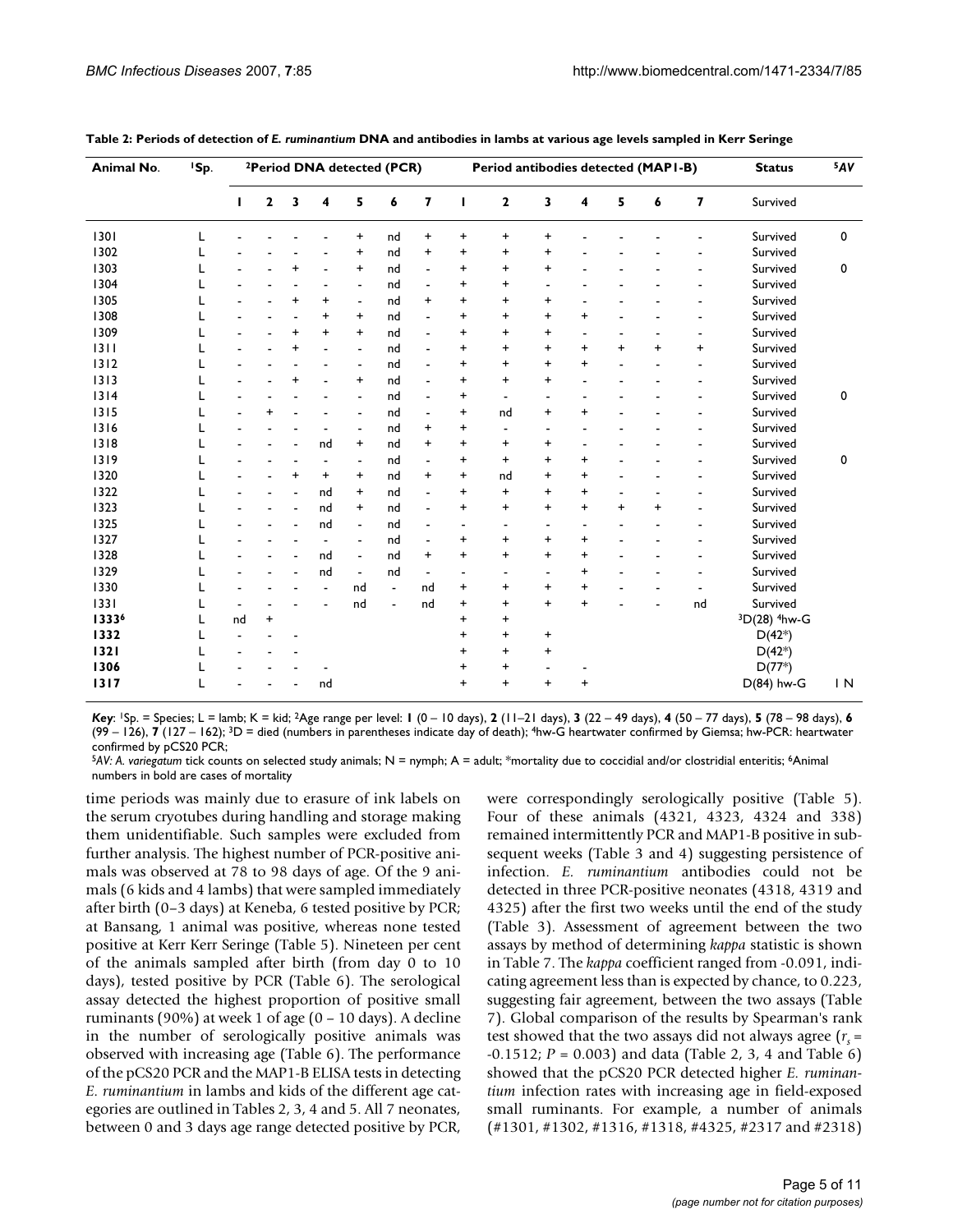| Animal No. | Sp. |                          | <b>Week DNA detected (PCR)</b> |                |                          |                          |                |                |           | Week antibodies detected (MAPI-B) |                          |                |                |                |                | <b>Status</b>   | AV             |  |  |
|------------|-----|--------------------------|--------------------------------|----------------|--------------------------|--------------------------|----------------|----------------|-----------|-----------------------------------|--------------------------|----------------|----------------|----------------|----------------|-----------------|----------------|--|--|
|            |     | L                        | $\mathbf 2$                    | 3              | 4                        | 5                        | 6              | 7              | т         | $\mathbf 2$                       | 3                        | 4              | 5              | 6              | 7              |                 |                |  |  |
| 4308       | К   |                          |                                |                |                          |                          | nd             | +              | $\ddot{}$ | $\ddot{}$                         | $\ddot{}$                |                |                |                |                | Survived        | $\mathsf{I}$ N |  |  |
| 4309       | Κ   | $\ddot{}$                |                                |                |                          |                          | nd             | $\ddot{}$      | nd        |                                   |                          |                |                |                |                | Survived        |                |  |  |
| 4312       | К   | $\ddot{}$                |                                | +              |                          | ٠                        | nd             | $\ddot{}$      | $\ddot{}$ | +                                 | +                        | $\pmb{+}$      |                | $\ddot{}$      |                | Survived        | 5A             |  |  |
| 4314       | к   | $\overline{\phantom{a}}$ | $\overline{\phantom{a}}$       | +              |                          | $\overline{\phantom{a}}$ | nd             | $\blacksquare$ | +         | $\ddot{}$                         | $\ddot{}$                |                |                |                | $\blacksquare$ | Survived        |                |  |  |
| 4315       | Κ   | $\overline{\phantom{a}}$ | $\ddot{}$                      | +              |                          | $\overline{\phantom{a}}$ | nd             | $\ddot{}$      | +         | $\ddot{}$                         | $\ddot{}$                |                |                | $\ddot{}$      |                | Survived        |                |  |  |
| 4318       | Κ   | $\pmb{+}$                | ٠                              | +              |                          |                          | $\blacksquare$ | ٠              | +         | $\ddot{}$                         |                          |                |                |                |                | Survived        |                |  |  |
| 4319       | Κ   | $\ddot{}$                | ÷,                             | $\ddot{}$      |                          |                          | $\ddot{}$      |                | $\ddot{}$ | $\ddot{}$                         |                          |                |                |                |                | Survived        |                |  |  |
| 4325       | K   | $\ddot{}$                | ÷,                             | $\ddot{}$      | $\ddot{}$                | $\ddot{}$                | $\ddot{}$      | $\ddot{}$      | $\ddot{}$ | $\ddot{}$                         |                          |                |                |                |                | Survived        |                |  |  |
| 4331       | K   | $\blacksquare$           | nd                             | $\blacksquare$ |                          |                          |                |                | $\ddot{}$ |                                   | $\blacksquare$           |                |                |                |                | Survived        |                |  |  |
| 4332       | Κ   | $\overline{a}$           | nd                             | +              | $\overline{\phantom{a}}$ |                          |                | $\blacksquare$ | +         | $\ddot{}$                         | $\ddot{}$                | $\ddot{}$      |                |                | $\blacksquare$ | Survived        |                |  |  |
| 4335       | K   | $\blacksquare$           | $\blacksquare$                 | ä,             | +                        |                          | +              | $\blacksquare$ | nd        | ÷,                                | +                        | $\overline{a}$ |                |                | $\blacksquare$ | Survived        |                |  |  |
| 4336       | Κ   | $\blacksquare$           | $\overline{a}$                 | $\ddot{}$      | +                        | $\ddot{}$                | $\ddot{}$      | ÷,             | $\ddot{}$ | $\ddot{}$                         | $\overline{a}$           | $\overline{a}$ | $\blacksquare$ |                | $\blacksquare$ | Survived        |                |  |  |
| 4372       | К   | nd                       | $\blacksquare$                 | ä,             | +                        | +                        |                | ä,             | nd        | +                                 | +                        | $\blacksquare$ | +              | $\ddot{}$      | $\ddot{}$      | Survived        | 6A             |  |  |
| 4376       | Κ   | $\frac{1}{2}$            | nd                             | +              |                          | ٠                        | $\blacksquare$ | ٠              | +         | +                                 | +                        | +              | $\ddot{}$      | $\ddot{}$      | L.             | Survived        |                |  |  |
| 4377       | К   | $\blacksquare$           | nd                             |                |                          | $\blacksquare$           | nd             | $\overline{a}$ | +         | $\ddot{}$                         | +                        | $\blacksquare$ |                |                | L.             | Survived        |                |  |  |
| 4378       | Κ   | $\blacksquare$           | nd                             | ä,             |                          | +                        | nd             | ÷,             | +         | $\ddot{}$                         | +                        | $\pmb{+}$      |                | ÷.             | $\blacksquare$ | Survived        |                |  |  |
| 4306       | L   | nd                       |                                | $\ddot{}$      |                          | nd                       | $\ddot{}$      | $\ddot{}$      | nd        | $\ddot{}$                         | $\ddot{}$                | $\ddot{}$      | $\ddot{}$      |                | $\ddot{}$      | Survived        | 8A             |  |  |
| 4311       | L   | $\blacksquare$           | $\overline{a}$                 |                | $\blacksquare$           | $\blacksquare$           | nd             | $\ddot{}$      | $\ddot{}$ | $\ddot{}$                         | $\ddot{}$                | $\ddot{}$      | ٠              | $\overline{a}$ | $\ddot{}$      | Survived        |                |  |  |
| 4316       | L   | $\ddot{}$                | $\overline{\phantom{a}}$       | $\ddot{}$      | $\overline{\phantom{a}}$ | $\ddot{}$                | nd             | $\ddot{}$      | $\ddot{}$ | $\ddot{}$                         | $\blacksquare$           | $\ddot{}$      | $\blacksquare$ | ÷.             | $\ddot{}$      | Survived        |                |  |  |
| 4321       | L   | $\ddot{}$                | $\ddot{}$                      | $\ddot{}$      | $\ddot{}$                | $\ddot{}$                | $\ddot{}$      | ä,             | $\ddot{}$ | $\ddot{}$                         | $\ddot{}$                | $\ddot{}$      | $\blacksquare$ | $\ddot{}$      | $\overline{a}$ | Survived        | <b>7A</b>      |  |  |
| 4323       | L   | $\ddot{}$                | $\blacksquare$                 | +              | $\ddot{}$                | +                        | +              | ä,             | +         | ÷                                 | $\blacksquare$           | $\ddot{}$      | ÷              | $\blacksquare$ | $\ddot{}$      | Survived        |                |  |  |
| 4324       |     | $\ddot{}$                | $\blacksquare$                 | nd             | +                        | +                        |                | $\ddot{}$      | $\ddot{}$ | $\ddot{}$                         | +                        | $\ddot{}$      | $\ddot{}$      | $\overline{a}$ | L.             | Survived        |                |  |  |
| 4326       |     | $\overline{\phantom{a}}$ | nd                             | Ē,             |                          |                          |                |                | nd        | +                                 | $\overline{\phantom{a}}$ | $\ddot{}$      | $\ddot{}$      |                |                | Survived        |                |  |  |
| 4337       | L   | $\ddot{}$                |                                |                |                          | +                        | +              |                | $\ddot{}$ | $\ddot{}$                         | $\ddot{}$                | $\overline{a}$ |                | $\ddot{}$      |                | Survived        | 4A             |  |  |
| 4339       | L   | $\ddot{}$                |                                |                |                          |                          |                |                |           |                                   | $\blacksquare$           |                |                |                |                | $D(42)$ hw-G    |                |  |  |
| 4375       | Κ   | $\blacksquare$           | $\blacksquare$                 | $\blacksquare$ |                          |                          |                |                | +         | +                                 | +                        |                |                |                |                | $D(42*)$        |                |  |  |
| 4333       | L   | $\ddot{}$                | $+$                            | $\ddot{}$      |                          |                          |                |                | +         |                                   | $\ddot{}$                |                |                |                |                | $D(56)$ hw-G    | I N, 3A        |  |  |
| 4379       | Κ   | $\blacksquare$           | nd                             | $\blacksquare$ | $\blacksquare$           |                          |                |                | +         | nd                                | $\overline{a}$           |                |                |                |                | day 56*         |                |  |  |
| 4340       | Κ   |                          | $\overline{a}$                 |                | +                        |                          |                |                |           |                                   |                          |                |                |                |                | $D(63)$ hw-PCR  | 2A             |  |  |
| 4338       | L   |                          |                                | +              | $\blacksquare$           |                          |                |                | +         | $\ddot{}$                         | +                        | $\ddot{}$      |                |                |                | $D(63)$ hw-G    | 3A             |  |  |
| 4320       | Κ   |                          |                                |                | +                        |                          |                |                | nd        | +                                 | $\ddot{}$                | $\blacksquare$ |                |                |                | D(91) hw-PCR    |                |  |  |
| 4334       | L   | $\blacksquare$           |                                |                |                          | $\ddot{}$                |                |                | $\ddot{}$ | $\ddot{}$                         | $\ddot{}$                | $\ddot{}$      | +              |                |                | $D(112)$ hw-PCR |                |  |  |
| 4305       | L   | nd                       |                                |                | $\blacksquare$           | nd                       | +              |                | nd        | +                                 | $\ddot{}$                | $\ddot{}$      | +              |                |                | $D(147)$ hw-G   |                |  |  |
| 4313       | kid | $\ddot{}$                |                                |                |                          |                          | $\ddot{}$      | +              | $\ddot{}$ | $\ddot{}$                         |                          |                |                |                |                | day $147*$      |                |  |  |

| Table 3: Periods of detection of E. ruminantium DNA and antibodies in all lambs and kids at various age levels sampled in Keneba |  |  |
|----------------------------------------------------------------------------------------------------------------------------------|--|--|
|----------------------------------------------------------------------------------------------------------------------------------|--|--|

that tested PCR-positive at 99 to 162 days of age were correspondingly (the same age interval) negative by MAP1-B ELISA. The serology results showed that most neonates tested between 0–3 days of age carried antibodies to MAP1-B antigen of *E. ruminantium* (Table 5).

#### *Mortality*

Fifteen animals (10 lambs and 5 kids) died during the course of the study, between 28 and 147 days (Table 2, 3 and 4), representing a crude mortality rate of 19.5% (15/ 77); nine deaths (Figure 1; Table 2, 3 and 4) were confirmed heartwater-associated by detection of *E. ruminantium* in brain-crushed smears (6 deaths) or detection of *E. ruminantium*-specific pCS20 sequences in brain tissue DNA extracts (3 deaths). The 3 deaths confirmed by PCR occurred in Keneba and the lack of Giemsa-stained brainpositive results was attributed to poor storage of the brains prior to shipment to the laboratory for analysis. The three animals, however, showed clinical symptoms (hyperthermia, nervous symptoms) prior to death, and clinical pathological changes (hydropericardium, hydrothorax) at post mortem, which although not pathognomonic but are characteristic for heartwater. Overall case mortality rate for the 3 sites was 11.7% (9/77). At Kerr Seringe, the crude mortality rate was 17.2% (5/29) and case (heartwater) mortality rate was 6.9% (2/29); Keneba showed a crude mortality rate of 29.4% (10/34) and a higher case mortality rate of 20.6% (7/34), which could be associated with the high tick attack rate recorded at this site; in contrast to Bansang, no mortality occurred amongst the animals during the study period (Table 2, 3 and 4). Six animals were negative for *E. ruminantium*, and death was attributed mainly to coccidial or clostridial enteritis. Of the 9 animals which died of heartwater, 6 were previously positive for *E. ruminantium* by both PCR and MAP1-B ELISA. Five of the 9 animals that died of heartwater (#4305, #4334,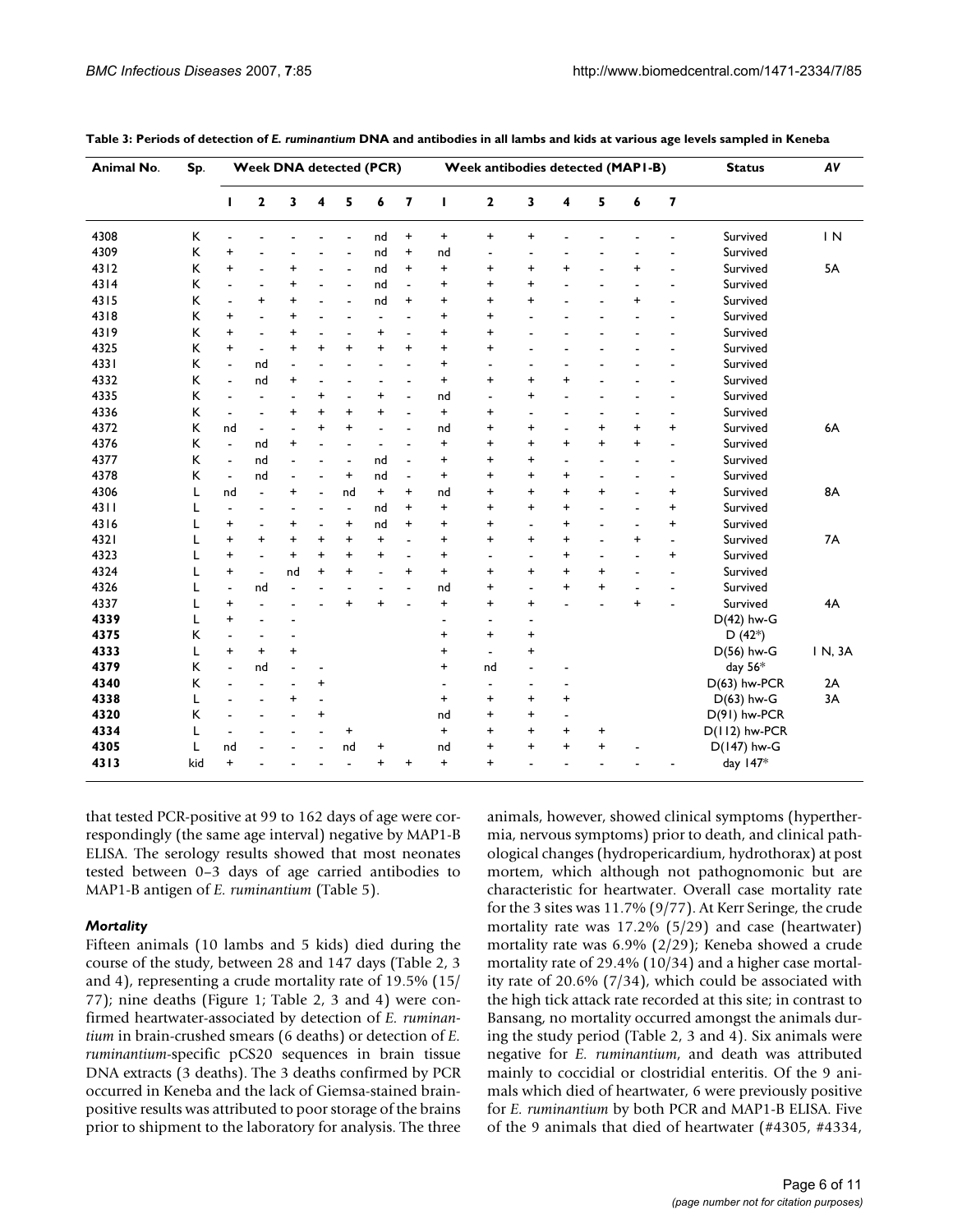| Animal No.<br>Sp. |   |                |              |                          |                |                          | <b>Week DNA detected (PCR)</b> |                          |                          | Week antibodies detected (MAPI-B) |                          |                |                          |           |                          | <b>Status</b> | AV  |
|-------------------|---|----------------|--------------|--------------------------|----------------|--------------------------|--------------------------------|--------------------------|--------------------------|-----------------------------------|--------------------------|----------------|--------------------------|-----------|--------------------------|---------------|-----|
|                   |   |                | $\mathbf{2}$ | 3                        | 4              | 5                        | 6                              | 7                        |                          | $\mathbf{z}$                      | 3                        | 4              | 5                        | 6         | 7                        |               |     |
| 330               | к |                |              |                          |                |                          |                                | +                        |                          |                                   |                          | nd             | $\ddot{}$                |           |                          | Survived      | 0   |
| 336               | К |                |              | $\ddot{}$                | $\overline{a}$ | $\ddot{}$                | $\qquad \qquad \blacksquare$   | $\ddot{}$                | nd                       | $\ddot{}$                         | +                        | +              | nd                       | +         | $\overline{\phantom{a}}$ | Survived      | 0   |
| 338               | К | +              |              | $\blacksquare$           |                | $\ddot{}$                | $\ddot{}$                      | $\ddot{}$                | nd                       | $\ddot{}$                         | ۰                        | +              | nd                       | $\ddot{}$ | $\overline{\phantom{a}}$ | Survived      | 0   |
| 374               | K |                |              |                          |                | $\ddot{}$                | nd                             | $\ddot{}$                | $\ddot{}$                | $\ddot{}$                         | +                        | $\blacksquare$ | $\ddot{}$                | ۰         | ٠                        | Survived      | 0   |
| 2313              | K |                |              |                          |                | $\ddot{}$                | $\ddot{}$                      | $\blacksquare$           | nd                       | nd                                | nd                       | nd             | nd                       | ٠         | $\ddot{}$                | Survived      | 0   |
| 2314              | ĸ |                |              |                          |                | $\ddot{}$                | $\ddot{}$                      | $+$                      | $\ddot{}$                | $\ddot{}$                         | +                        | $\ddot{}$      | nd                       | ۰         | ٠                        | Survived      | 0   |
| 2315              | Κ |                |              | $\blacksquare$           | $\ddot{}$      | $\ddot{}$                | $\ddot{}$                      | $\overline{\phantom{a}}$ | nd                       | nd                                | nd                       | nd             | nd                       | $\ddot{}$ | $\blacksquare$           | Survived      | 0   |
| 2316              | K |                | $\ddot{}$    | $\overline{\phantom{0}}$ | $\ddot{}$      | $\overline{\phantom{a}}$ | nd                             | $\blacksquare$           | nd                       | nd                                | nd                       | $\blacksquare$ | $\overline{\phantom{a}}$ |           | ٠                        | Survived      | IA  |
| 2317              | Κ |                |              | $\blacksquare$           | $\blacksquare$ | nd                       | $\ddot{}$                      | $\ddot{}$                | nd                       | nd                                | nd                       | +              | $\blacksquare$           |           | $\overline{\phantom{a}}$ | Survived      | 0   |
| 2318              | ĸ |                |              | $\blacksquare$           | +              | nd                       | $\ddot{}$                      | $\ddot{}$                | nd                       | nd                                | nd                       | +              | $\overline{\phantom{0}}$ | ۰         | $\overline{\phantom{a}}$ | Survived      | 0   |
| 2351              |   |                |              |                          |                |                          |                                | $\blacksquare$           | $\ddot{}$                | $\ddot{}$                         | +                        | +              | $\overline{\phantom{0}}$ | -         | ÷                        | Survived      | 0   |
| 2352              |   |                |              |                          |                |                          |                                |                          | $\ddot{}$                | $\overline{\phantom{a}}$          | +                        |                |                          | ۰         | nd                       | Survived      | I A |
| 2353              |   | $\blacksquare$ | nd           |                          |                |                          | $\blacksquare$                 | nd                       | $\overline{\phantom{a}}$ |                                   | $\overline{\phantom{a}}$ | nd             | -                        |           | ٠                        | Survived      | 0   |
| 2354              |   |                |              |                          |                | $\ddot{}$                | $\ddot{}$                      | nd                       | ٠                        |                                   |                          | $\ddot{}$      | $\ddot{}$                |           | -                        | Survived      | 0   |

**Table 4: Periods of detection of** *E. ruminantium* **DNA and antibodies in all lambs and kids at various age levels sampled in Bansang**

**Table 5: Outcome of pCS20 PCR and MAP1-B ELISA tests on samples collected from animals at 0 – 3 days after birth**

| Anim.<br>No. | <b>Species</b> | <b>Site</b>  | Day of first<br>sample |           | <b>PCR MAPI-B</b> |
|--------------|----------------|--------------|------------------------|-----------|-------------------|
| 305          | lamb           | Kerr Seringe | ı                      |           | +                 |
| 1306*        | lamb           | Kerr Seringe | L                      |           | +                 |
| 1313         | lamb           | Kerr Seringe | 0                      |           | $\ddot{}$         |
| 1315         | lamb           | Kerr Seringe | 3                      |           | $\ddot{}$         |
| 1318         | lamb           | Kerr Seringe | 2                      |           | $\ddot{}$         |
| 4318         | kid            | Keneba       | 0                      | +         | $\ddot{}$         |
| 4319         | kid            | Keneba       | 0                      | $\ddot{}$ | $\ddot{}$         |
| 4325         | kid            | Keneba       | 3                      | +         | ÷                 |
| 4331         | kid            | Keneba       | $\overline{2}$         |           | $\ddot{}$         |
| 4332         | kid            | Keneba       | I                      |           | $\ddot{}$         |
| 4335         | kid            | Keneba       | 2                      |           | nd                |
| 4321         | lamb           | Keneba       | 0                      | $\ddot{}$ | $\ddot{}$         |
| 4323         | lamb           | Keneba       | 3                      | +         | $\ddot{}$         |
| 4324         | lamb           | Keneba       | ı                      | $\ddot{}$ | $\ddot{}$         |
| 330          | kids           | Bansang      | 3                      |           |                   |
| 336          | kids           | Bansang      | 3                      |           | nd                |
| 338          | kids           | Bansang      | I                      | +         | nd                |
| 374          | kids           | Bansang      | 0                      |           | $\ddot{}$         |
| 2313         | kids           | Bansang      | 3                      |           | nd                |
| 2314         | kids           | Bansang      | 3                      |           | $\ddot{}$         |
| 2315         | kids           | Bansang      | 0                      |           | nd                |
| 2316         | kids           | Bansang      | 3                      |           | nd                |
| 2317         | kids           | Bansang      | ı                      |           | nd                |
| 2318         | kids           | Bansang      | 3                      |           | nd                |
| 2351         | lamb           | Bansang      | $\overline{2}$         |           | +                 |
| 2352         | lamb           | Bansang      | ı                      |           | $\ddot{}$         |
| 2353         | lamb           | Bansang      | 3                      |           |                   |
| 2354         | lamb           | Bansang      | 3                      |           |                   |

\*the only mortality (occurred on day 77) among the group and was due to clostridial enteritis

#4338, #4320 and #4340) showed a first positive PCR test after 21 days of age (Table 2, 3 and 4) outside the brief period of inverse age-related resistance. Survival analysis (Figure 1) showed the frequency of mortality due to heartwater among extensively managed small ruminants to be higher in animals aged between 4 and 12 weeks.

# **Discussion**

The present study used pCS20 PCR to monitor the onset (age at first infection) and kinetics of *E. ruminantium* infection in neonatal lambs and kids maintained under a traditional husbandry system in three major locations of livestock production in The Gambia where heartwater is known to occur. It also compared the performance of the pCS20 PCR and indirect MAP1-B ELISA in detecting *E. ruminantium* infections in small ruminants. The prevalence of infection detected by pCS20 PCR varied between 8.6% and 54.8% over the 162-day study period. Nineteen per cent (14/73) of the animals in week 1 post-partum (0– 10 days of age) were positive by pCS20 PCR. Half of these infections (7/14) were detected in the first 3 days of life (Table 5), suggesting that transmission other than by tick feeding had played a role. In this study, the earliest detectable *A. variegatum* infestation occurred in week 16 (Table 1). A plausible explanation of this finding is that vertical transmission of *E. ruminantium* from the dam to the offspring could possibly be occurring in small ruminants maintained under the traditional husbandry system. Vertical transmission was demonstrated to occur in cattle in Zimbabwe under natural field conditions [9], although the mode of transmission, either *in utero* or with colostrum, remains to be elucidated. Many tick-borne pathogens related to *E. ruminantium*, such as *Anaplasma (Ehrlichia) phagocytophilum* [37], *E. risticii* [38], *Anaplasma*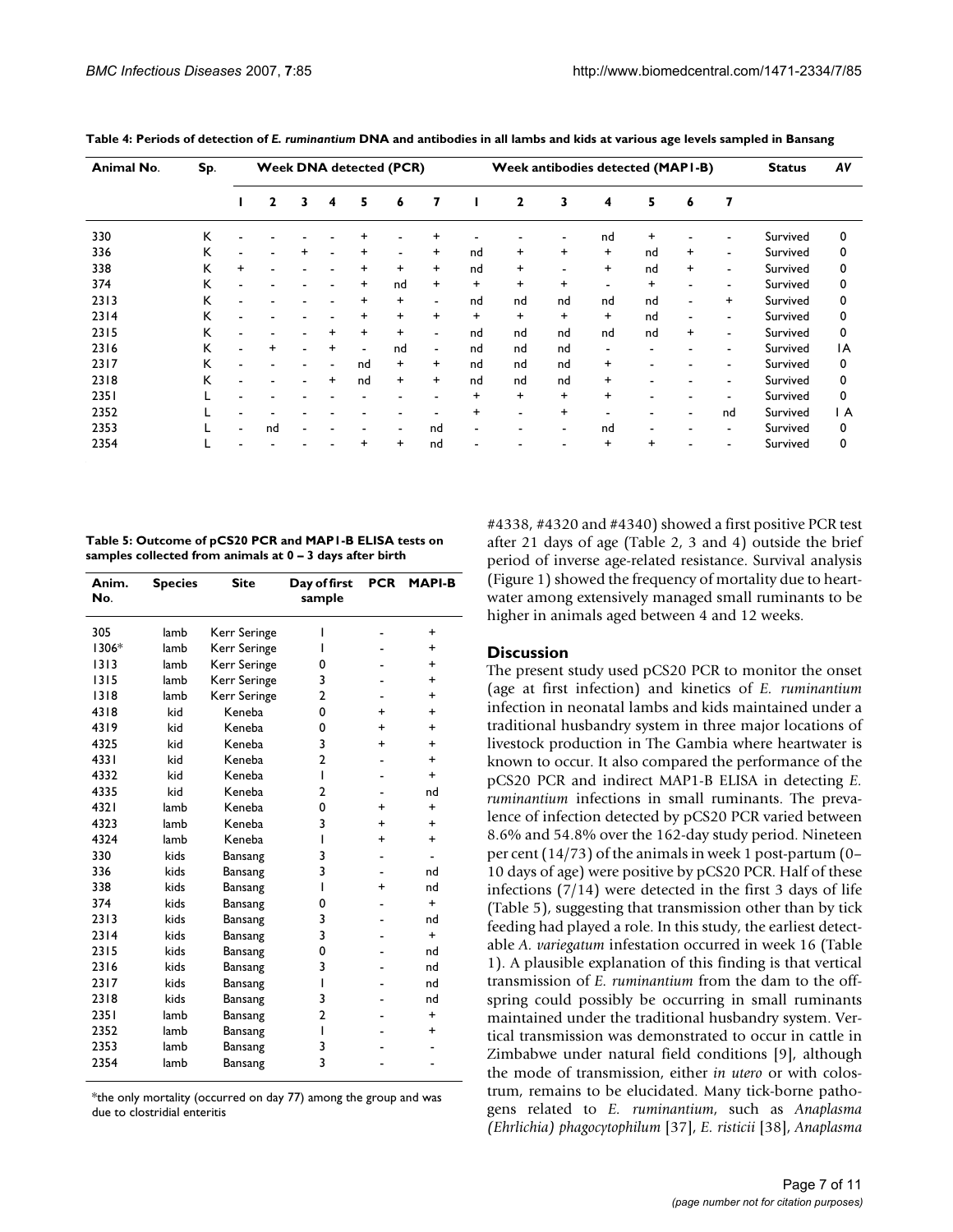| Age group        |           | $pCS20$ PCR percent $% (n)$ |           |           | <b>MAPI-B ELISA</b> percent % (n) |           |
|------------------|-----------|-----------------------------|-----------|-----------|-----------------------------------|-----------|
|                  | Lambs     | Kids                        | Overall   | Lambs     | <b>Kids</b>                       | Overall   |
| $0 - 10$ days    | 16.3(43)  | 23.3(30)                    | 19.2(73)  | 88.3 (43) | 90.0(20)                          | 90.0(63)  |
| $11 - 21$ days   | 8.9(45)   | 8.3(24)                     | 8.6(69)   | 77.3 (44) | 80.0(25)                          | 78.3 (69) |
| $22 - 49$ days   | 27.3(44)  | 32.3(31)                    | 29.3(75)  | 75.6 (45) | 50.0(26)                          | 66.2(71)  |
| $50 - 77$ days   | 20.6(34)  | 30.0(30)                    | 25.0(64)  | 65.0(40)  | 33.3(27)                          | 52.2(67)  |
| 78 - 98 days     | 48.6 (35) | 40.0(25)                    | 45.0 (60) | 18.4(38)  | 22.7(22)                          | 20.0(60)  |
| $99 - 126$ days  | 42.9(14)  | 64.7(17)                    | 54.8(31)  | 10.8(37)  | 25.9(27)                          | 17.2(64)  |
| $127 - 162$ days | 34.3 (32) | 48.1 (27)                   | 40.8 (59) | 14.7(34)  | 7.4(27)                           | 11.5(61)  |

**Table 6: Prevalence of** *E. ruminantium* **DNA and antibodies in lambs and kids according to age as determined by pCS20 PCR and MAP1-B ELISA**

Number of samples tested per age group in parentheses

spp. [39] and *Coxiella burnetti* [40] can be transmitted *in utero*. Interestingly, in our study, most of the neonatal infections detected by pCS20 PCR occurred in animals of 0 to 3 days of age and were located in Keneba (67%, 6/9; Table 5) where there is a comparatively high *A. variegatum* tick abundance [23] and minimal or no tick control was practised. The traditional management system of small ruminants in The Gambia substantially diminishes the likelihood of tick infestation of neonates at or immediately after birth. Parturitions at Keneba and Kerr Seringe occurred in pens, which were regularly cleaned; and at Keneba all births happened precisely between 11 March and 8 April, coinciding with the period of significant decline in *Amblyomma* nymphs (or near complete disappearance) and least activity of *Amblyomma* ticks [27]. Furthermore, the period required for transmission of *E. ruminantium* to occur after attachment of an infected tick to a susceptible host is estimated between 27 and 38 hours for nymphs and between 51 and 75 hours for adults

**Table 7: Number of lambs and kids tested for** *E. ruminantium*  **(ER) infection by pCS20 PCR and MAP1-B ELISA at the various age levels and the values of kappa statistic**

| Age Group      | pCS20 PCR          | <b>MAPI-B ELISA</b> | Карра       |          |
|----------------|--------------------|---------------------|-------------|----------|
|                |                    | ER positive         | ER negative |          |
| $0 - 10$ days  | <b>ER</b> positive | $\prod(a)$          | I(b)        | 0.015    |
|                | ER negative        | 44(c)               | 6(d)        |          |
| II-21 days     | <b>ER</b> positive | 3                   |             | $-0.015$ |
|                | ER negative        | 46                  | 8           |          |
| $22 - 49$ days | <b>ER</b> positive | 17                  | 6           | 0.068    |
|                | ER negative        | 30                  | 16          |          |
| $50 - 77$ days | <b>ER</b> positive | 6                   | 8           | $-0.019$ |
|                | ER negative        | 24                  | 19          |          |
| 78 – 98 days   | <b>ER</b> positive | 7                   | 16          | 0.223    |
|                | ER negative        | 3                   | 28          |          |
| 99 – 126 days  | <b>ER</b> positive | 4                   | 12          | 0.035    |
|                | ER negative        | 3                   | П           |          |
| 127 – 162 days | <b>ER</b> positive | 3                   | 21          | 0.009    |
|                | ER negative        | 4                   | 30          |          |

[41], and it is highly unlikely that *E. ruminantium* transmitted to neonates at birth through tick bite could appear in the blood stream on the very day of or the following day after birth and detected by PCR. Against this background, it is postulated that vertical transmission of *E. ruminantium* possibly occurs in traditionally managed small ruminants and there is increased likelihood of this occurrence under conditions of medium to high tick challenge in the absence of, or with minimal, tick control. Interestingly, based on the number of PCR-positives, the phenomenon appeared to be more evident in Keneba (Table 5), a site located in the western part of The Gambia characterized by comparatively high rates of *E. ruminantium* tick infection [23] and tick attachment [22]. Bansang, which is in the eastern part of the country with low rates of tick infection and tick attachment [22,23], showed only 1 positive case. At Kerr Seringe, none of the neonates tested positive (Table 5). The latter site is also located in the western part of the country characterized by high rates of tick infection and tick attachment; and the absence of positive tests in the neonates was attributed their dams being subjected to regular treatment with acaricide as



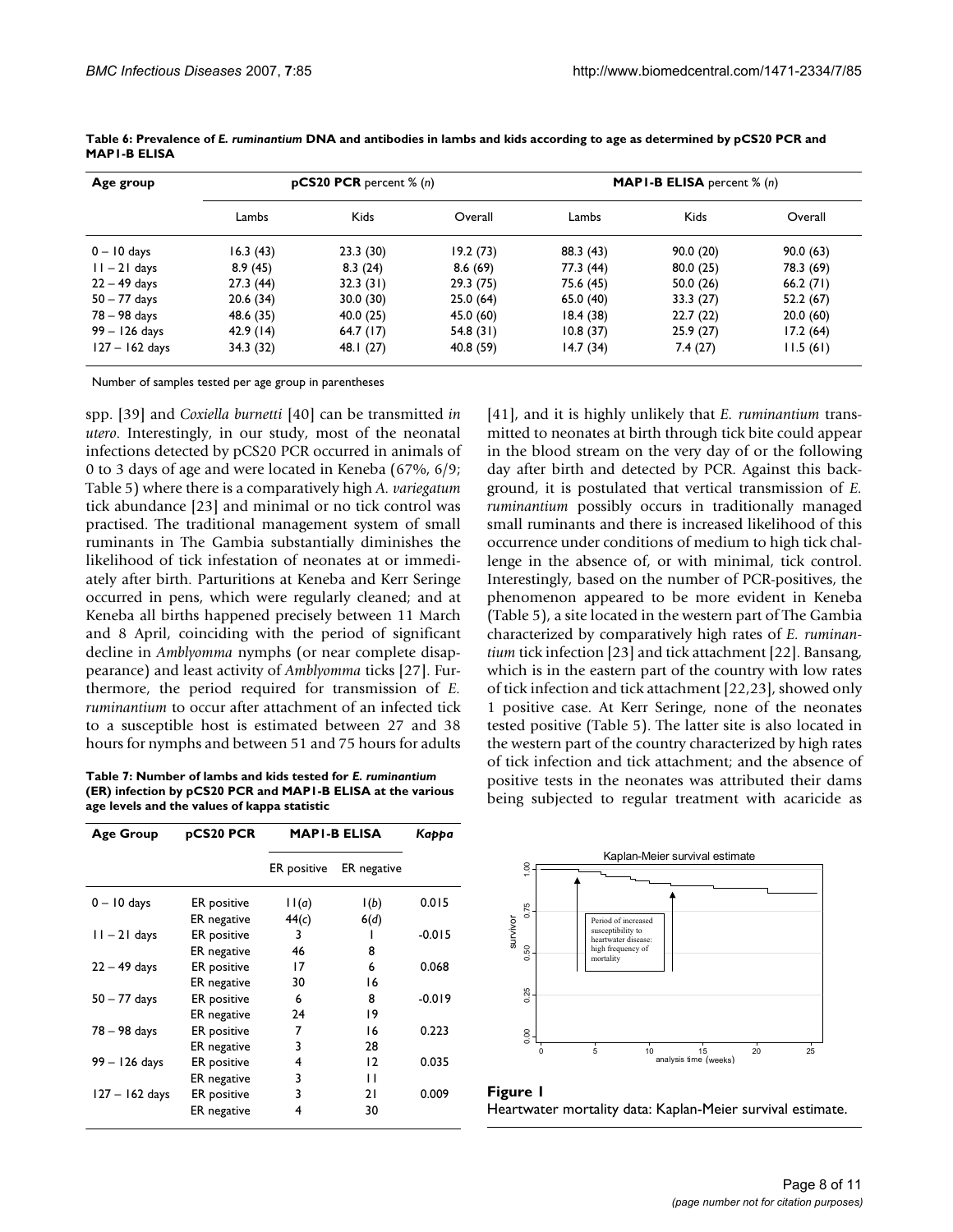described above. Intensive use of acarides in indigenous livestock results in disruption of endemic stability to tickborne diseases through disruption of infection by tick transmission [42-45]. It was highly likely that regular acaricide treatment of dams at Kerr Seringe resulted in significant reduction of infection intensity that was required for transmission of infection from dam to offspring to occur. Alternatively, the pCS20 PCR could be detecting *E. ruminantium* of low pathogenicity or an as yet uncharacterized related organism in these animals, which does not cause disease [46] and is transmitted *in utero*, neonatally, or by some other route. It should be mentioned that the present study was not designed to demonstrate the occurrence of vertical transmission of *E. ruminantium* in traditionally managed small ruminants but the findings herein strongly suggested plausibility of the phenomenon and should stimulate further investigation and confirmation through tick feeding experiments. Additionally, it was observed that a significant number of animals tested negative in day-11 to 21-age range by PCR and later became positive in day 22 to 49, with some animals demonstrating intermittent positivity throughout the study period suggesting that the level of *E. ruminantium* rickettsaemia in the peripheral blood fluctuated and sometimes it was not possible to detect infection [29].

Presuming that heartwater infections were the cause of the sero-positive reactions, prevalence of *E. ruminantium* infection detected by MAP1-B ELISA also varied, between 11.5% and 90%. However, serological assays, generally, unlike PCR, do not show infection status of an animal and only provide information about previous exposure to infection. In contrast to the pCS20 PCR, the serological assay detected the highest proportion of positive animals in the first week of age  $(0 - 10 \text{ days})$ . This was followed by a gradual decline in seropositivity over the 162-day study period with increasing age (Table 2, 3, 4 and Table 6), suggesting widespread presence of maternal antibodies in neonatal lambs and kids born to immune (since they were raised in tick-infested areas exposed to continuous tick challenge) dams maintained under the traditional husbandry system. A similar decline in antibody levels detected by a different serological test was reported over the first 2–3 months of life in traditionally managed calves, lambs and kids in Ghana [47]. The MAP1-B ELISA has high sensitivity for ovine and caprine sera [17,18,20] but is less sensitive for bovine sera, especially in cattle subsequent to the first seroconversion [14,33,47]. However, in the present study, some animals that tested positive by both MAP1-B ELISA and pCS20 PCR later became intermittently negative by MAP1-B ELISA. This suggests the possibility of upregulatory-downregulatory effect on the production of antibodies as reported to occur in cattle during persistent infection [14]. However, persistently high antibody levels have been reported in sheep following immunization [31,48], recovery from experimental heartwater [7], and natural field exposure [21,47]. Thus another possible explanation might be that, if vertical transmission is occurring in small ruminants, the resulting infection in the offspring is atypical in some way and does not result in the persistently high antibody levels seen after experimental or tick-transmitted infection. Immunotolerance to the infectious agent, reported in cattle following pestivirus infection (Bovine Viral Diarrhoea), develops when the virus invades the foetus before development of immune competence resulting in a lifetime of persistence of infection [49]. In this case, the agent is persistently present in the blood without detectable antibodies, which phenomenon, with respect to *E. ruminantium* infection, could be possibly occurring in some extensively managed small ruminants as well; and it could be a mechanism by which vertically *E. ruminantium*infected offspring survive/tolerate the infection. This requires further investigation. Alternatively, the possibility of vertical transmission resulting in time, in mortality, in immunosuppressed animals due to starvation, *haemonchosis* caused by *Haemonchus contortus* [50] or trypanosomosis [51-53], all of which are common in small ruminants under the traditional husbandry system, should not be entirely discounted. Indeed, mortality due to confirmed cases of heartwater has been observed in sheep after 3–4 weeks of quarantine in tick/insect proof stables prior to use in heartwater vaccination experiments at ITC. These sheep tested *E. ruminantium*-positive by nested pCS20 PCR described above suggesting a carrier status which in time, resulted in mortality possibly due to stress factors such as confinement with inadequate nutrition (authors' unpublished information). Furthermore, in this study, results of the pCS20 PCR and MAP1-B ELISA did not always agree  $(r<sub>s</sub> = -0.1512; P = 0.003)$ ; similarly the *kappa* statistic determined for the various age categories (Table 7) indicated little agreement between the two assays with agreement ranging between less than is expected to fair, which can be anticipated as both tests target different bio-molecules. For instance, two animals (#2351 and #2352) remained negative throughout the study by pCS20 PCR but tested positive by indirect MAP1- B ELISA; whereas from day 50 – 77 onwards, a number of animals that tested negative by MAP1-B ELISA were positive by pCS20 PCR. On the other hand, a number of animals that tested negative by pCS20 PCR were several times positive by MAP1-B ELISA (Table 2, 3 and 4), which seems to indicate the presence and persistence of maternal antibodies in those animals [47] or that the assay may be detecting antibodies to an uncharacterized closely related ehrlichial organism[19].

This study demonstrated that mortality due to heartwater occurs in young indigenous lambs and kids under a traditional husbandry system in The Gambia as early as 4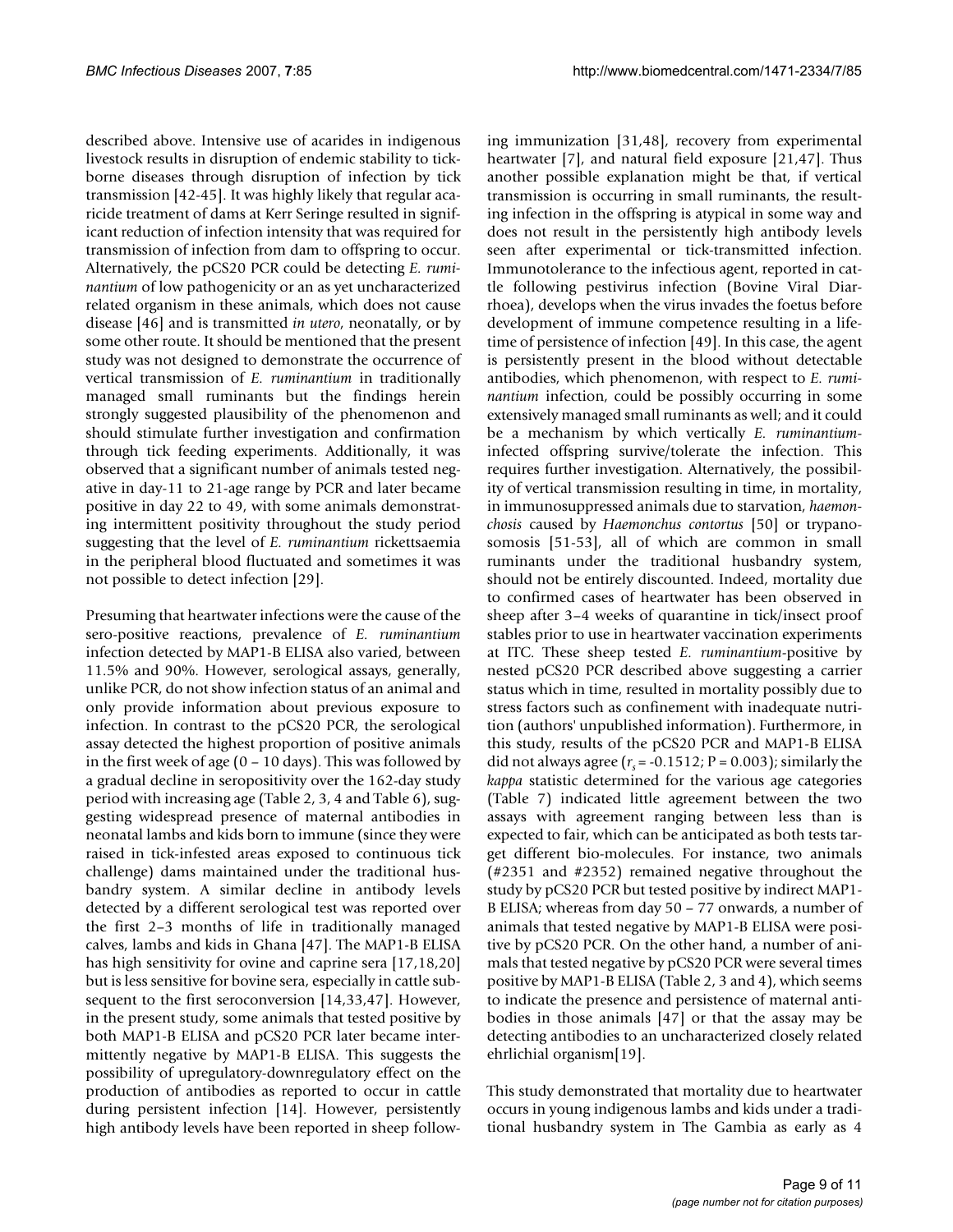weeks after birth. The frequency of mortality was highest in the animals aged between 4 and 12 weeks (Figure 1) suggesting a period of increased risk of/susceptibility to heartwater disease for these animals in this age group. This time interval appears to coincide with the period when the inverse age-related resistance in the newborn has waned. Furthermore, nearly all confirmed cases of heartwater mortality occurred in animals, which tested positive by PCR at 3 weeks of age, or older outside the brief period of inverse age-related resistance suggesting reduced resistance in these animals to any possible latent or new infection. On the other hand, the occurrence of heartwater-associated mortalities in animals prior to week 16, when ticks were first detected, could not be adequately explained. It is postulated that the deaths (8 out of 9) most likely resulted from vertical transmission itself due to possible immunosuppression in the affected animals, or highly unlikely though, that there must have been ticks infesting these animals prior to week 16 which were not detected, and which could have resulted in the positive pCS20 results.

# **Conclusion**

The findings of this study suggest that both the vector and vertical transmission may play a vital role in the epidemiology of heartwater supporting the view of previous studies [1,9]. Although this would require further investigation, the data presented here, coupled with the traditional system of management of neonatal lambs, kids and their dams in The Gambia seem to support the conclusion that vertical transmission may be crucial in the initial establishment of endemic stability to heartwater in indigenous young sheep and goat population exposed to continuous field tick challenge. The study also supports earlier reports that single-occasion testing of a fieldexposed animal may not confirm its actual infection status [29] and the use of pCS20 PCR supported by transmission studies and clinical data would help provide more accurate information on the epidemiology of heartwater (*E. ruminantium* infection) in endemic areas. Additionally, it showed the age range of increased susceptibility to heartwater in traditionally reared small ruminants which information could enhance better targeting of disease control measures especially through vaccination.

# **Competing interests**

The author(s) declare that they have no competing interests.

# **Authors' contributions**

BF performed the serology and PCR tests; participated in the coordination and management of the study; contributed to the conception, design, and acquisition of data; did the analysis of data and wrote the manuscript. DG contributed to the conception and design of the study and

critical revision of the manuscript; participated in the management of study. SM contributed to the design, coordination and acquisition of data. LBS contributed to interpretation of data and revising the manuscript. FJ contributed to the design and management of the study and revising the manuscript critically for intellectual content. All authors gave their final approval of the version to be published.

# **Acknowledgements**

This work was supported by The European Development Fund, contract no. REG/606/1006. We acknowledge the support of Utrecht Scholarship Programme and the ICTTD-2 concerted action project through the INCO-DEV program of the European Commission under contract no. ICA4T-2000-30006. We thank Dr. Cornelis Bekker for his useful comments on the manuscript. The support of Ansumana Ceesay, Saja Kora, Nuha Bojang, Dr. M. Mbake and the late Baba Drammeh is acknowledged. Bonto Faburay holds a Rothamsted International African Fellowship Award.

#### **References**

- 1. O´Callaghan CJ, G.F. Medley, T.F. Perry, B.D. Perry: **[Investigating](http://www.ncbi.nlm.nih.gov/entrez/query.fcgi?cmd=Retrieve&db=PubMed&dopt=Abstract&list_uids=9695100) [the epidemiology of heartwater \(Cowdria ruminantium](http://www.ncbi.nlm.nih.gov/entrez/query.fcgi?cmd=Retrieve&db=PubMed&dopt=Abstract&list_uids=9695100) [infection\) by means of a transmission dynamics model.](http://www.ncbi.nlm.nih.gov/entrez/query.fcgi?cmd=Retrieve&db=PubMed&dopt=Abstract&list_uids=9695100)** *Parasitology* 1998, **117:**49-61.
- 2. Norval RAI, Perry BD, Young AS: **Epidemiology of Theileriosis in Africa. Academic Press.** London , Academic Press; 1992.
- 3. Perry BD, A.S. Young: **The past and future roles of epidemiology and economics in the control of tick-borne diseases of livestock in Africa: The case of theileriosis.** *Prev Vet Med* 1995, **25:**107-120.
- 4. Uilenberg G: **[Present and future possibilities for the control of](http://www.ncbi.nlm.nih.gov/entrez/query.fcgi?cmd=Retrieve&db=PubMed&dopt=Abstract&list_uids=2181779) [cowdriosis and anaplasmosis.](http://www.ncbi.nlm.nih.gov/entrez/query.fcgi?cmd=Retrieve&db=PubMed&dopt=Abstract&list_uids=2181779)** *Vet Q* 1990, **12:**39-45.
- 5. Du Plessis JL, Malan L: **[The non-specific resistance of cattle to](http://www.ncbi.nlm.nih.gov/entrez/query.fcgi?cmd=Retrieve&db=PubMed&dopt=Abstract&list_uids=3448568) [heartwater.](http://www.ncbi.nlm.nih.gov/entrez/query.fcgi?cmd=Retrieve&db=PubMed&dopt=Abstract&list_uids=3448568)** *Onderstepoort J Vet Res* 1987, **54:**333-336.
- 6. Neitz WO, Alexander RA: **The immunization of calves against heartwater.** *J S Afric Vet Med Assoc* 1941, **12:**103-111.
- 7. Uilenberg G: **Etudes sur la cowdriose a Madagascar. Premiere partie.** *Rev Elev Méd Vét Pays Trop* 1971, **24:**239-249.
- 8. Camus E, Barre N: **[Epidemiology of heartwater in Guadeloupe](http://www.ncbi.nlm.nih.gov/entrez/query.fcgi?cmd=Retrieve&db=PubMed&dopt=Abstract&list_uids=3448572) [and in the Caribbean.](http://www.ncbi.nlm.nih.gov/entrez/query.fcgi?cmd=Retrieve&db=PubMed&dopt=Abstract&list_uids=3448572)** *Onderstepoort J Vet Res* 1987, **54:**419-426.
- 9. Deem SL, R.A.I. Norval, P.L. Donachie, S.M. Mahan: **[Demonstration](http://www.ncbi.nlm.nih.gov/entrez/query.fcgi?cmd=Retrieve&db=PubMed&dopt=Abstract&list_uids=8750689) [of vertical transmission of Cowdria ruminantium, the causa](http://www.ncbi.nlm.nih.gov/entrez/query.fcgi?cmd=Retrieve&db=PubMed&dopt=Abstract&list_uids=8750689)[tive agent of heartwater from cows to their calves.](http://www.ncbi.nlm.nih.gov/entrez/query.fcgi?cmd=Retrieve&db=PubMed&dopt=Abstract&list_uids=8750689)** *Vet Parasitol* 1996, **61:**119-132.
- 10. Norval RAI, Donachie PL, Meltzer MI, Deem SL, Mahan SM: **[The](http://www.ncbi.nlm.nih.gov/entrez/query.fcgi?cmd=Retrieve&db=PubMed&dopt=Abstract&list_uids=8533273) relationship between tick (Amblyomma hebraeum) infesta[tion and immunity to heartwater \(Cowdria ruminantium](http://www.ncbi.nlm.nih.gov/entrez/query.fcgi?cmd=Retrieve&db=PubMed&dopt=Abstract&list_uids=8533273) [infection\) in calves in Zimbabwe.](http://www.ncbi.nlm.nih.gov/entrez/query.fcgi?cmd=Retrieve&db=PubMed&dopt=Abstract&list_uids=8533273)** *Vet Parasitol* 1995, **58:**335-352.
- 11. Waghela SD, Rurangirwa FR, Mahan SM, Yunker CE, Crawford TB, Barbet AF, Burridge MJ, McGuire TC: **[A cloned DNA probe iden](http://www.ncbi.nlm.nih.gov/entrez/query.fcgi?cmd=Retrieve&db=PubMed&dopt=Abstract&list_uids=1774264)[tifies Cowdria ruminantium in Amblyomma variegatum](http://www.ncbi.nlm.nih.gov/entrez/query.fcgi?cmd=Retrieve&db=PubMed&dopt=Abstract&list_uids=1774264) [ticks.](http://www.ncbi.nlm.nih.gov/entrez/query.fcgi?cmd=Retrieve&db=PubMed&dopt=Abstract&list_uids=1774264)** *J Clin Microbiol* 1991, **29(11):**2571-2577.
- 12. Mahan SM, Waghela SD, McGuire TC, Rurangirwa FR, Wassink LA, Barbet AF: **[A cloned DNA probe for Cowdria ruminantium](http://www.ncbi.nlm.nih.gov/entrez/query.fcgi?cmd=Retrieve&db=PubMed&dopt=Abstract&list_uids=1572987) [hybridised with eight heartwater strains and detects infected](http://www.ncbi.nlm.nih.gov/entrez/query.fcgi?cmd=Retrieve&db=PubMed&dopt=Abstract&list_uids=1572987) [sheep.](http://www.ncbi.nlm.nih.gov/entrez/query.fcgi?cmd=Retrieve&db=PubMed&dopt=Abstract&list_uids=1572987)** *J Clin Microbiol* 1992, **30:**981-986.
- 13. Peter TF, Deem SL, Barbet AF, Norval RAI, Simbi BH, Kelly PJ, Mahan SM: **[Development and evaluation of PCR assay for detection](http://www.ncbi.nlm.nih.gov/entrez/query.fcgi?cmd=Retrieve&db=PubMed&dopt=Abstract&list_uids=7699036) [of low levels of Cowdria ruminantium infection in Amblyo](http://www.ncbi.nlm.nih.gov/entrez/query.fcgi?cmd=Retrieve&db=PubMed&dopt=Abstract&list_uids=7699036)[mma ticks not detected by DNA probe.](http://www.ncbi.nlm.nih.gov/entrez/query.fcgi?cmd=Retrieve&db=PubMed&dopt=Abstract&list_uids=7699036)** *J Clin Microbiol* 1995, **33:**166-172.
- 14. Semu SM, T.F. Peter, D. Mukwedeya, A.F. Barbet, F. Jongejan, S.M. Mahan: **[Antibody responses to MAP 1B and other Cowdria](http://www.ncbi.nlm.nih.gov/entrez/query.fcgi?cmd=Retrieve&db=PubMed&dopt=Abstract&list_uids=11238227) [ruminantium antigens are down regulated in cattle chal](http://www.ncbi.nlm.nih.gov/entrez/query.fcgi?cmd=Retrieve&db=PubMed&dopt=Abstract&list_uids=11238227)[lenged with tick-transmitted heartwater.](http://www.ncbi.nlm.nih.gov/entrez/query.fcgi?cmd=Retrieve&db=PubMed&dopt=Abstract&list_uids=11238227)** *Clin Diagn Lab Immunol* 2001, **8:**388-396.
- 15. Du Plessis JL, Bezuidenhout JD, Brett MS, Camus E, Jongejan F, Mahan SM, Martinez D: **The sero-diagnosis of heartwater: a comparison of five tests.** *Rev Elev Méd vét Pays trop* 1993, **46(1-2):**123-129.